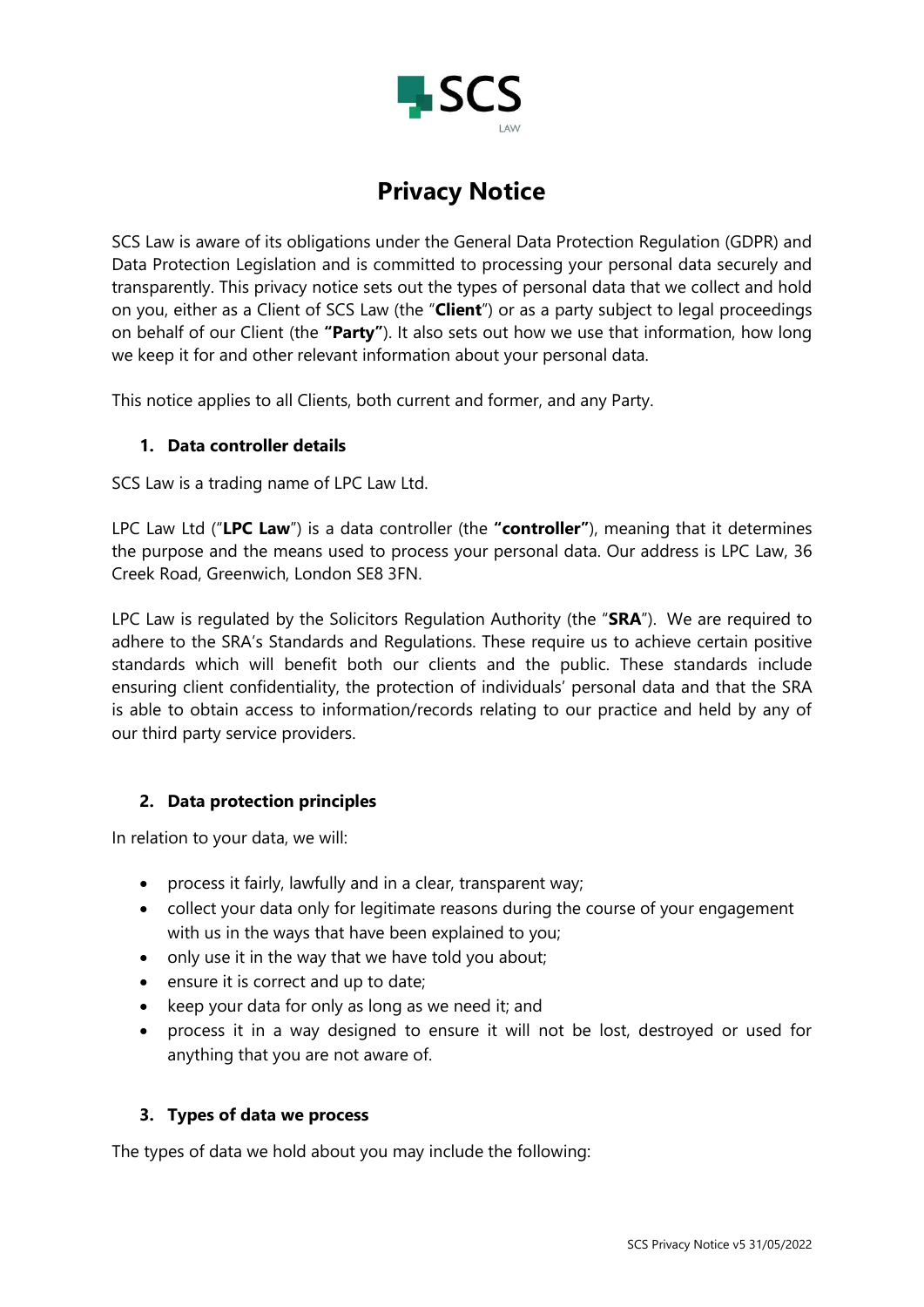

- your personal details including your name, address, email address, phone numbers
- vehicle registration details
- medical or health information including whether or not you have a disability

#### **4. How we collect your data**

Where you are a Client, we collect data about you only as supplied by you when instructing SCS Law to provide you with legal services. This will usually start from your initial enquiry where we will collect the data from you directly including:

- Name
- Address
- Email Address
- Telephone Number
- Name and Address of Other Party
- Payment Details

Further information will be collected directly from you when you provide SCS Law with the relevant documentation in order to provide the legal services requested.

Where you are the Party subject to legal proceedings, the data collected is as supplied to us by the Client in order to perform a contract and/or pursue the legitimate interests of the Client.

Personal data is held securely on our IT systems which are password protected and access to the personal data is restricted to those at LPC Law who require access to it to undertake their job.

#### **5. Why we process your data**

The laws on data protection allow us to process your data for certain reasons only:

- in order to perform the contract that we are party to;
- in order to carry out legally required duties;
- in order for us to pursue the legitimate interests of SCS Law/LPC Law or the Client;
- to protect your vital interests or those of another natural person; or
- where something is done in the public interest.

All of the processing carried out by us falls into one of the permitted reasons. We will need to collect your personal data in order to provide the legal services as per our contract with you, or in order to carry out the contract that we have entered into with the Client.

We also need to collect your data to ensure we are complying with legal requirements, including but not limited to: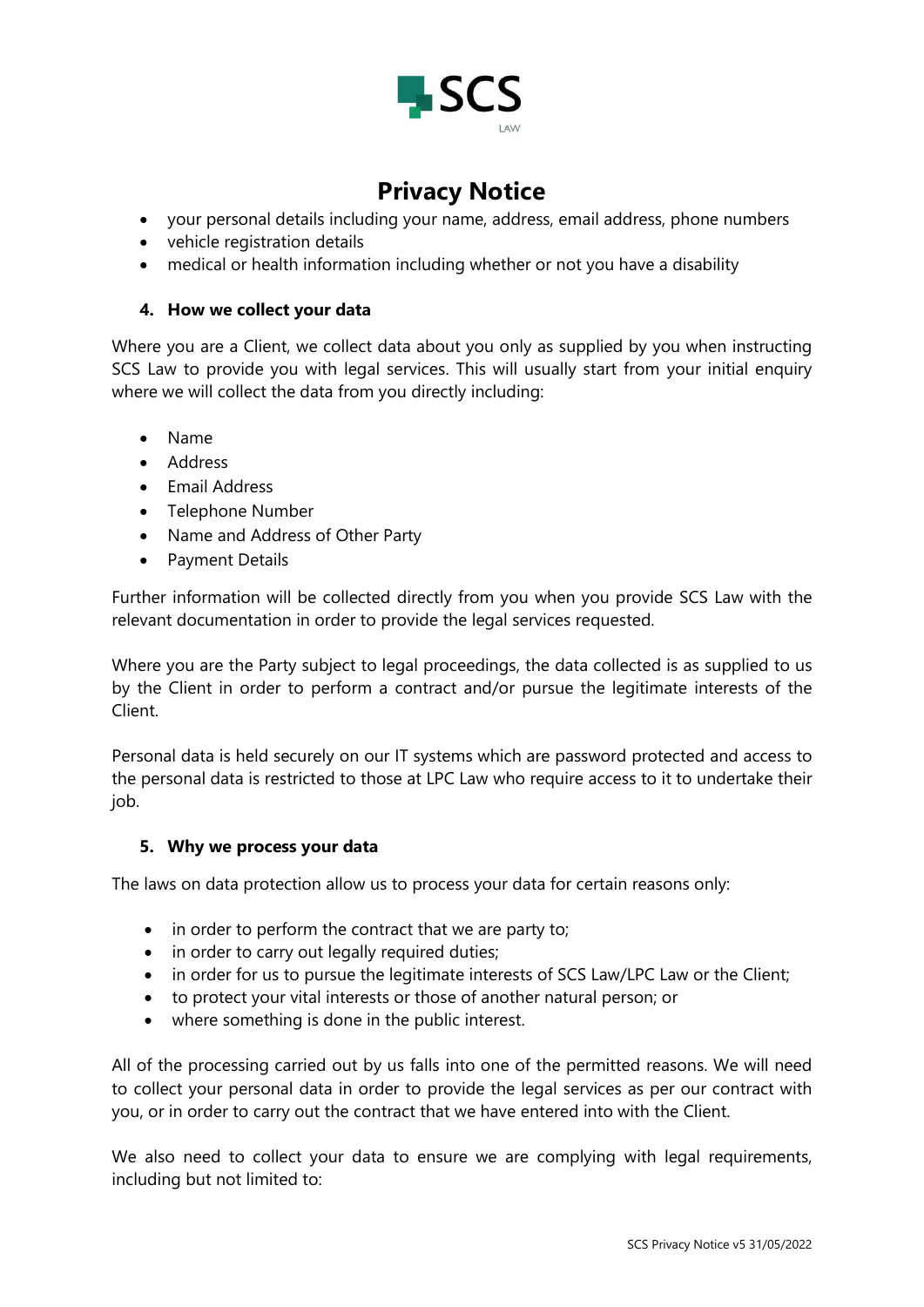

- The Equality Act 2010
- The Administration of Justice Act 1985
- The Money Laundering Regulations 2017
- The Money Laundering and Terrorist Financing (Amendment) (EU Exit) Regulations 2020
- The Protection from Harassment Act 1997
- The Bribery Act 2010 or any other applicable anti-corruption laws

We also process personal data so that we can carry out activities which are in the legitimate interests of SCS Law/LPC Law, for example to secure payment of SCS Law's fees.

### **6. Special categories of data**

Special categories of data are data relating to your:

- health
- sex life
- sexual orientation
- race
- ethnic origin
- political opinion
- religion
- trade union membership
- genetic and biometric data.

We must process special categories of data in accordance with more stringent guidelines. Most commonly, we will process special categories of data when one or more of the following applies:

- you have given explicit consent to the processing;
- we must process the data in order to carry out our legal obligations;
- we must process data for reasons of substantial public interest;
- the processing is necessary for the establishment, exercise or defence of legal claims; or
- you have already made the data public.

We will use your special category data where necessary for the establishment, exercise or defence of legal claims. We do not need your consent in order to carry out the processing for this reason.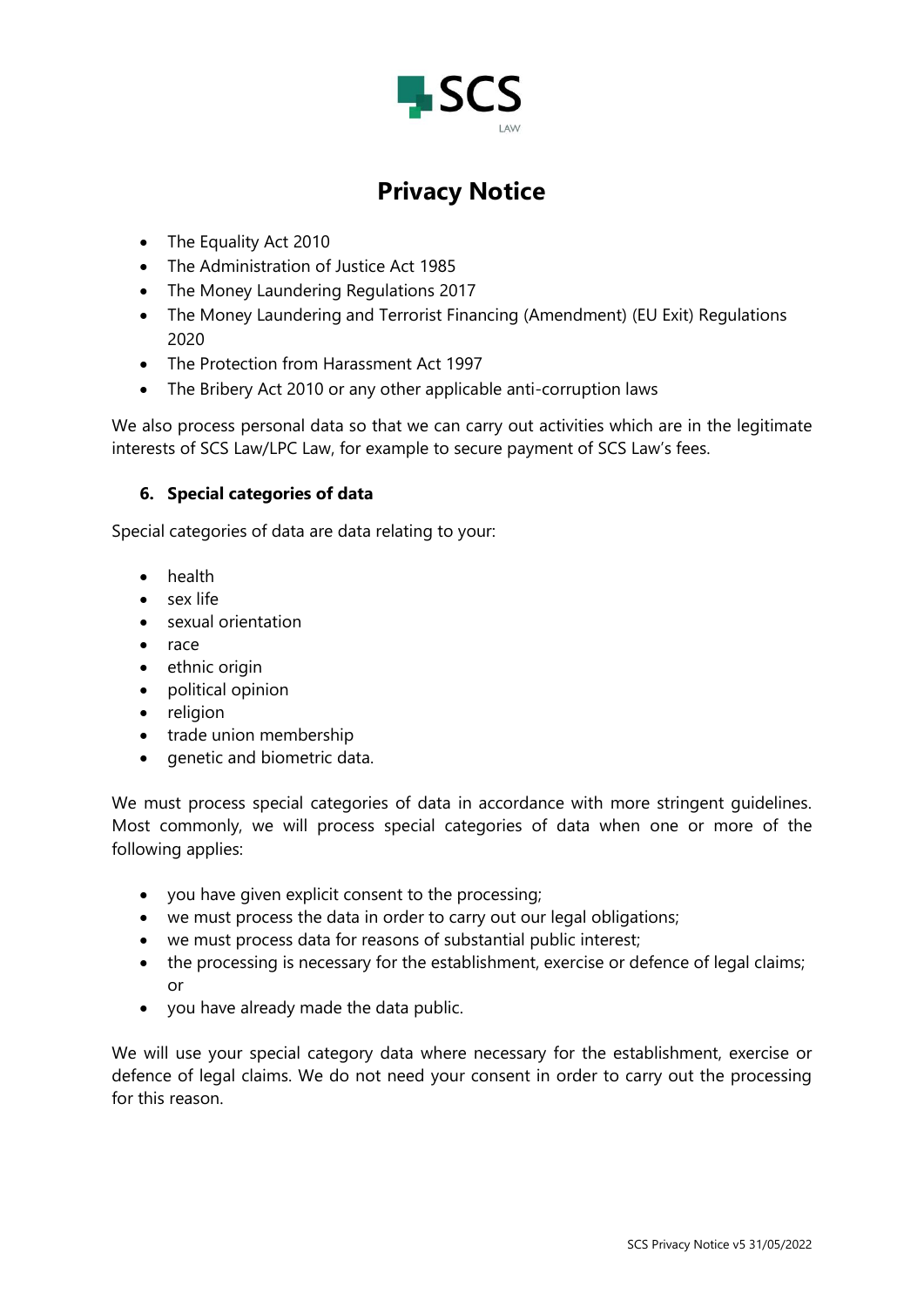

### **7. If you do not provide your personal data to us**

One of the reasons for processing your data is to allow us to carry out our duties in line with our contract with the Client.

If, as the Client, you do not provide us with the data needed to do this, we will be unable to perform those duties.

As the Party, the processing of your data is necessary for compliance with a legal obligation to which we, the controller, are subject to. The processing is necessary for the purposes of pursuing the legitimate interests of our Client.

#### **8. Sharing your data**

Your personal data will be shared with colleagues within LPC Law where it is necessary for them to undertake their duties. This includes, for example, the file handler and their assistant.

We do not share your personal data with bodies outside of the European Economic Area.

Should you require an Advocate to attend a hearing at court on your behalf, your data will be shared with the Advocate in order for them to prepare for and attend the hearing.

We may also share your data with third parties as part of a company sale or restructure, or for other reasons to comply with a legal obligation upon us.

#### **9. Protecting your data**

We are aware of the requirement to ensure your data is protected against accidental loss or disclosure, destruction and abuse. We have implemented processes to guard against this.

LPC Law has taken the following steps to protect the personal data of relevant individuals, which it holds or to which it has access:

- i. It appoints or employs employees with specific responsibilities for:
	- The processing and controlling of data
	- The comprehensive reviewing and auditing of its data protection systems and procedures
	- Overseeing the effectiveness of the measures taken to protect the personal data and integrity of all the personal data.
- ii. it provides its employees with information and training to make them aware of the importance of protecting personal data, to teach them how to do this and to understand how to treat information confidentially.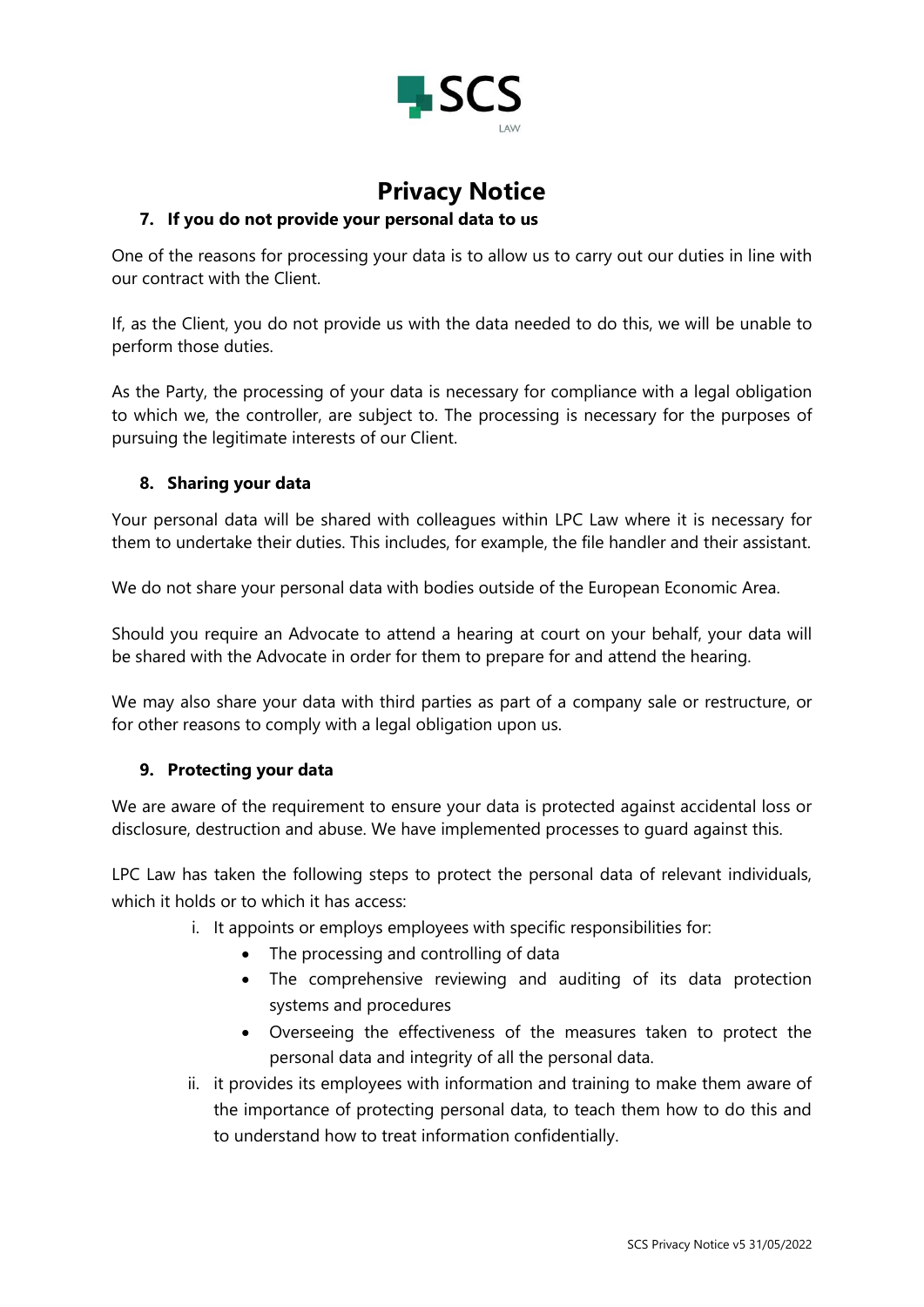

- iii. it can account for all personal data it holds, where it comes from, who it is shared with and also who it might be shared with.
- iv. it carries out risk assessments as part of its reviewing activities to identify any vulnerabilities in its personal data handling and processing, and to take measures to reduce the risks of mishandling and potential breaches of data security. The procedure includes an assessment of the impact of both use and potential misuse of personal data in and by the company.
- v. it recognises the importance of seeking individuals' consent (where appropriate) for obtaining, recording, using, sharing, storing and retaining their personal data, and regularly reviews its procedures for doing so, including the audit trails that are needed and are followed for all consent decisions. The company understands that consent must be freely given, specific, informed and unambiguous. Full information will be given regarding the activities about which consent is sought.
- vi. it has the appropriate mechanisms for detecting, reporting and investigating suspected or actual personal data breaches, including where these are caused by security breaches. It is aware of its duty to report breaches that cause significant harm to the affected individuals to the Information Commissioner and to the data subject, and is aware of the possible consequences.
- vii. To understand the implications of the transfer of personal data internationally.

Where access to your data is required, the following apply:

- i. The principle of least privilege is always applied. This means that people are only given the minimum amount of access to a resource that is required for them to fulfil their role.
- ii. Access to personal data is password protected. Passwords must meet the specified complexity requirements and must be kept confidential by the user and not shared with anyone.
- iii. Your personal data is stored on our servers, protected by a firewall. There is no external access to the relevant systems.
- iv. We regularly monitor our system for possible vulnerabilities and attacks.
- v. All emails to and from SCS Law/LPC Law are encrypted using TLS as long as the receiving/sending server supports it.
- vi. LPC Law is Payment Card Industry Data Security Standard (PCI DSS) Compliant. SCS Law/LPC Law does not store any of your payment data. Your payment data is processed by World Pay or Fidelipay.
- vii. Where we share your data with third parties, we have a written agreement with them to ensure that your data is held securely and in line with GDPR and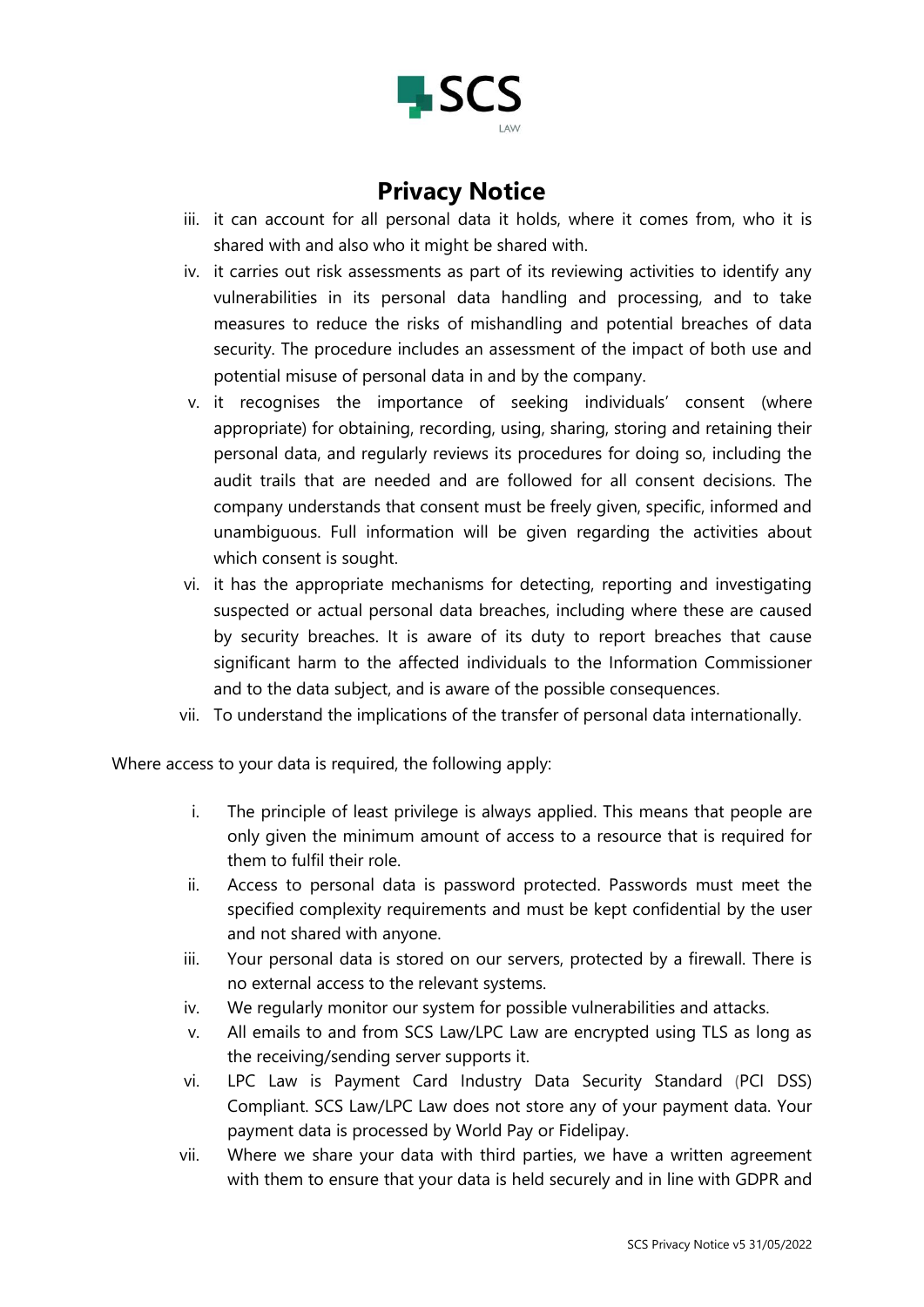

Data Protection Legislation requirements. Third parties must implement appropriate technical and organisational measures to ensure the security of your personal data.

#### **10. How long we keep your data for**

In line with data protection principles, we only keep your data for as long as we need it. We are required to retain client files for a period of 7 years after the date of the last invoice or last contact from the client in order to respond to any claims made during the limitation period.

#### **11. Automated decision making**

No decision will be made about you solely on the basis of automated decision making (where a decision is taken about you using an electronic system without human involvement) which has a significant impact on you.

#### **12. Your rights in relation to your data**

The law on data protection gives you certain rights in relation to the data we hold on you. These are:

- the right to be informed. This means that we must tell you how we use your data and this is the purpose of this privacy notice.
- the right of access. You have the right to access the data that we hold on you. To do so, you should make a subject access request. This information will be provided free of charge, unless a request is manifestly unfounded or excessive, particularly if it is repetitive. In such circumstances, LPC Law may charge a reasonable fee to respond or may refuse the request.
- the right for any inaccuracies to be corrected. If any data that we hold about you is incomplete or inaccurate, you are able to require us to correct it.
- the right to have information deleted. If you would like us to stop processing your data, you have the right to ask us to delete it from our systems where you believe there is no reason for us to continue processing it.
- the right to restrict the processing of the data. For example, if you believe the data we hold is incorrect, we will stop processing the data (whilst still holding it) until we have ensured that the data is correct.
- the right to portability. You may transfer the data that we hold on you for your own purposes.